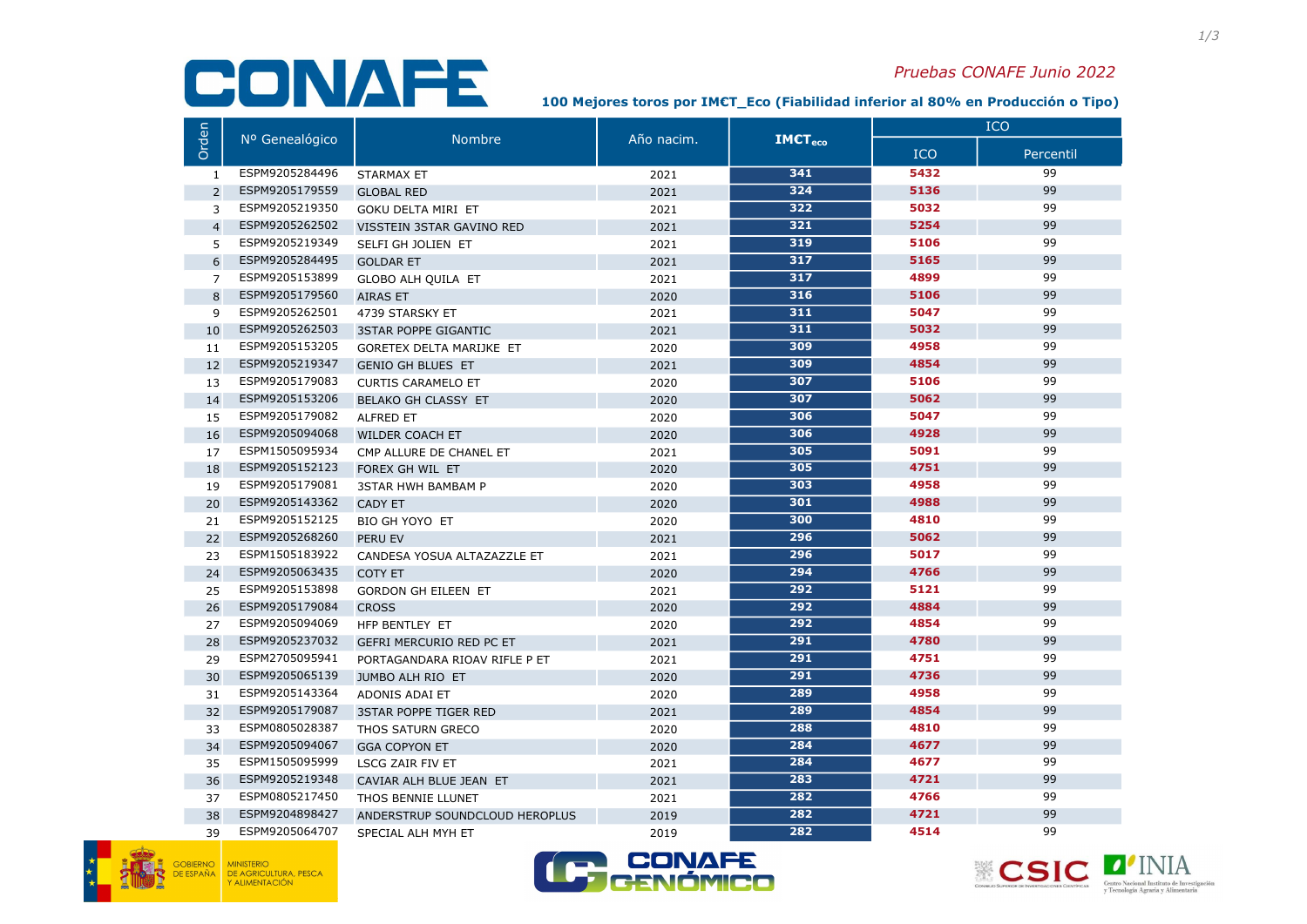





| 40 | ESPM9205095969 | KAEGAARDEN BERLIN KARL ET       | 2020 | 281              | 4825 | 99 |
|----|----------------|---------------------------------|------|------------------|------|----|
| 41 | ESPM9405183913 | SUSAO G-GORCH SENLLEIRO ET      | 2021 | 281              | 4736 | 99 |
| 42 | ESPM9205097050 | CALGARY DELTA TRACY ET          | 2020 | 280              | 4751 | 99 |
| 43 | ESPM1505063994 | <b>CUNDINS ROCHAS SATURN ET</b> | 2021 | 279              | 4677 | 99 |
| 44 | ESPM9204896314 | <b>GIO P ET</b>                 | 2019 | 279              | 4573 | 99 |
| 45 | ESPM9205152120 | CAIMAN ALH MANDI ET             | 2020 | 278              | 4766 | 99 |
| 46 | ESPM1505183918 | CIAM ZAZAR FIV ET               | 2021 | 278              | 4618 | 99 |
| 47 | ESPM9204899611 | <b>MERCURY ET</b>               | 2019 | 277              | 4721 | 99 |
| 48 | ESPM9205064708 | FESTIVAL ALH ISABELLA ET        | 2020 | 276              | 4840 | 99 |
| 49 | ESPM2705063950 | JAIME SATURN XUSTAS ET          | 2020 | 275              | 4810 | 99 |
| 50 | ESPM1505095987 | CAMPA RIOAVESO RISCAL           | 2021 | 275              | 4706 | 99 |
| 51 | ESPM9205262500 | 3558 DONUT P                    | 2021 | $\overline{273}$ | 4766 | 99 |
| 52 | ESPM1505095953 | EIRAS KEY HARKEY ET             | 2021 | 273              | 4721 | 99 |
| 53 | ESPM1705217096 | AF CASALOT GERO ET              | 2021 | 272              | 4514 | 99 |
| 54 | ESPM9205179085 | <b>SPLASH ET</b>                | 2021 | 271              | 4943 | 99 |
| 55 | ESPM9205063434 | RAFIKI ET                       | 2020 | $\overline{271}$ | 4721 | 99 |
| 56 | ESPM9205097048 | BIMAX ALH IMAX ET               | 2020 | 271              | 4692 | 99 |
| 57 | ESPM1505063962 | LSCG BLIZZARD BLINK ET          | 2020 | 271              | 4529 | 99 |
| 58 | ESPM9204899563 | <b>GAUDI ET</b>                 | 2019 | 270              | 4854 | 99 |
| 59 | ESPM9205063929 | <b>FAVORITE ET</b>              | 2019 | 270              | 4825 | 99 |
| 60 | ESPM9205063436 | <b>DAMIL ET</b>                 | 2020 | 270              | 4825 | 99 |
| 61 | ESPM9205152122 | RABAT GH HAS ET                 | 2020 | 270              | 4662 | 99 |
| 62 | ESPM0805030929 | <b>GEL PRUDENCE SATOR</b>       | 2020 | 270              | 4632 | 99 |
| 63 | ESPM9205097044 | DIRECTOR EV ET                  | 2020 | 269              | 4854 | 99 |
| 64 | ESPM9205097047 | SIMON ALH TALEA ET              | 2020 | 269              | 4721 | 99 |
| 65 | ESPM9204932288 | GALON ALH IBIZIANA ET           | 2019 | 269              | 4706 | 99 |
| 66 | ESPM9205268263 | CASINO GH GGA JOLEEN ET         | 2021 | 268              | 4647 | 99 |
| 67 | ESPM9205152121 | AMAZON ALH ESPRIT ET            | 2020 | 267              | 4662 | 99 |
| 68 | ESPM2705183957 | TEIXEIRO XF CALVIN ROZZIE ET    | 2021 | 267              | 4588 | 99 |
| 69 | ESPM9205065138 | CORVETTE ALH RIO ET             | 2020 | $\overline{267}$ | 4529 | 99 |
| 70 | ESPM9204897687 | <b>GALILEO ET</b>               | 2019 | 266              | 4840 | 99 |
| 71 | ESPM9204895628 | <b>BIMBO ET</b>                 | 2019 | 266              | 4706 | 99 |
| 72 | ESPM9204987957 | <b>GROVE ET</b>                 | 2019 | 266              | 4706 | 99 |
| 73 | ESPM9205153897 | SIMPLEX ALH PIPO P ET           | 2021 | 266              | 4706 | 99 |
| 74 | ESPM9204932289 | SINGER ALH WEL ET               | 2019 | 266              | 4677 | 99 |
| 75 | ESPM9204897686 | <b>GGA STUART ET</b>            | 2019 | 266              | 4632 | 99 |
| 76 | ESPM1505095988 | CMP EGOISTE DE CHANEL ET        | 2021 | 265              | 4928 | 99 |
| 77 | ESPM9204933278 | BUTRON CR JAVINE ET             | 2019 | 265              | 4706 | 99 |
| 78 | ESPM1505063902 | QUEIRUGUEIRA SATUR SANTYAGO ET  | 2020 | 265              | 4632 | 99 |
| 79 | ESPM9205143363 | SOUN                            | 2020 | 265              | 4618 | 99 |
| 80 | ESPM9204862008 | ADAWAY RIO 2183 ET              | 2018 | 265              | 4499 | 99 |
| 81 | ESPM1505063932 | CMP SATURN HELO ET              | 2020 | 264              | 4884 | 99 |
| 82 | ESPM9205065141 | CONVOY GH JUA ET                | 2020 | 264              | 4677 | 99 |
| 83 | ESPM9205095970 | <b>LARS ET</b>                  | 2020 | 264              | 4573 | 99 |
| 84 | ESPM2705063918 | JAIME FREEMAX EMILI ET          | 2020 | 264              | 4529 | 99 |